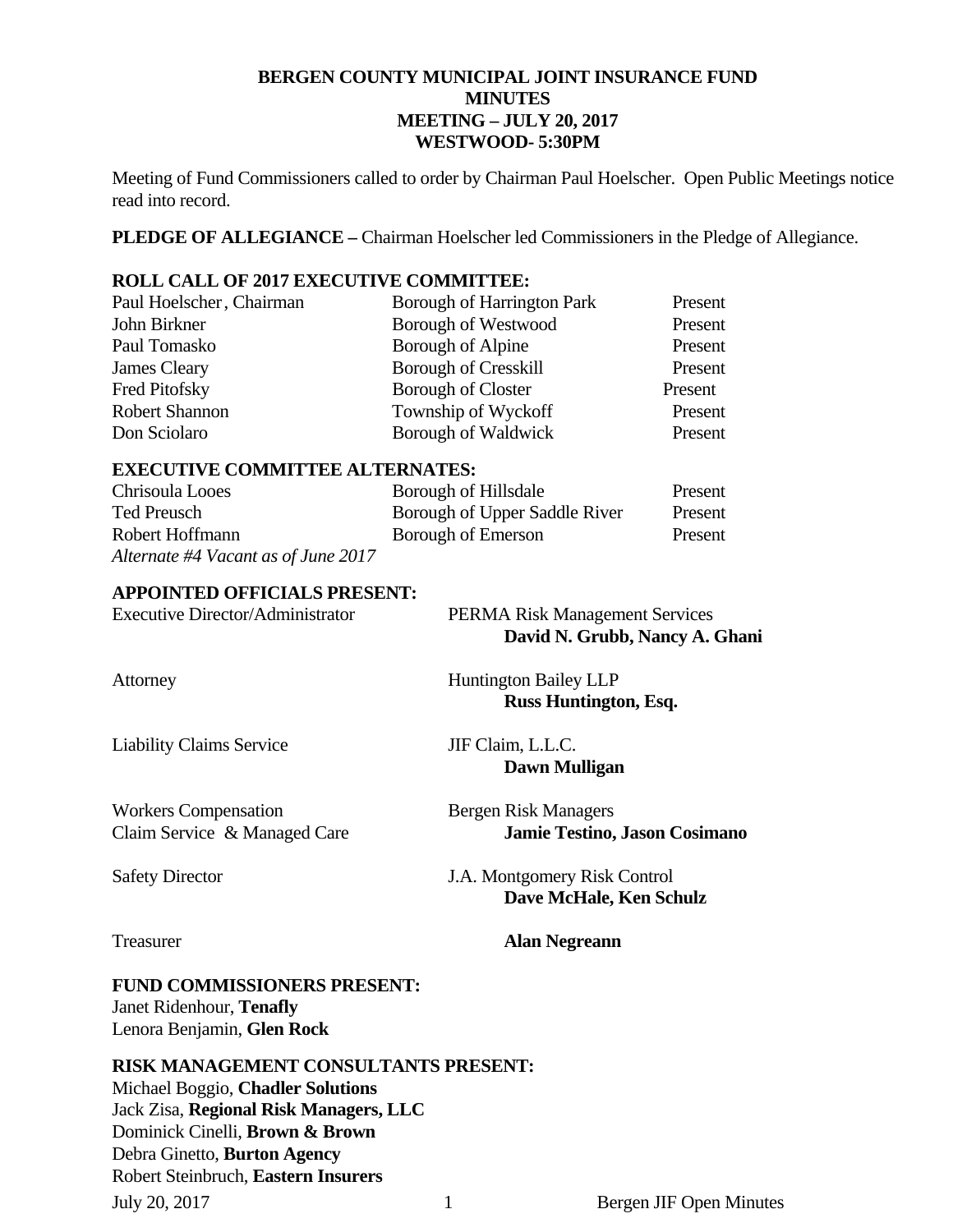Brian Eifert, **Eifert French**  Dave Vozza, **The Vozza Agency**  Art Caughlan, **Nelson-Patterson Agency**  Gerard Quinn, **Conklin and Kraft Agency**  Ralph Spataro, **Johl & Company** Ray Celentano Dan Larsen, **Johl & Company**  Stephen Puntasecca, **The Heidt Agency** Frank Covelli, **P.I.A.**  Ezio Altamura, **GJEM Otterstedt**  Matt McArow, **GJEM Otterstedt** 

**MINUTES:** Open and Closed Minutes of June 15, 2017.

#### **MOTION TO APPROVE OPEN AND CLOSED MINUTES OF JUNE 15, 2017:**

| Moved:                 | Chairman Hoelscher         |
|------------------------|----------------------------|
| Second:                | <b>Commissioner Cleary</b> |
| <b>Roll Call Vote:</b> | 10 Ayes $-0$ Nays          |

#### **CORRESPONDENCE:**

NONE

#### **RESOLUTION - EXECUTIVE SESSION FOR CERTAIN SPECIFIED PURPOSES PERSONNEL - SAFETY AND PROPERTY OF PUBLIC- LITIGATION**

**All Persons must vacate the room for this portion of the meeting unless they Fall into one of the following categories: Fund Commissioner Executive Committee Member Risk Manager Fund Professional All persons present must have a signed confidentiality on file. Blank Confidentiality statements are available from the Secretary.** 

#### **MOTION TO RE-OPEN:**

 Motion: Commissioner Pitofsky Second: Commissioner Sciolaro Vote: Unanimous

#### **MOTION TO ACCEPT AND APPROVE THE PARS AS PRESENTED IN EXECUTIVE SESSION:**

 Motion: Commissioner Pitofsky Second: Commissioner Birkner Roll Call Vote: 10 Ayes - 0 Nays

#### **COMMITTEE REPORTS:**

**SAFETY & AWARD COMMITTEE: ROBERT SHANNON, CHAIR:** The committee met before the JIF meeting; enclosed in the agenda were the minutes from the June 13, 2017 meeting for information.

Safety Director welcomed Commissioner Shannon as Committee Chairman. Safety Director highlighted the discussion items, which were the Lost Time Accident Frequency, rebranding of the MEL Safety Institute and review of the 2017 Safety Incentive Program. Additionally, there are two Bergen County Law Enforcement Leadership Programs being offered and Safety Director said he would comment on those later on in his report.

**COVERAGE COMMITTEE: PAUL TOMASKO, CHAIR:** Enclosed in the agenda was a quasi application submitted by Mahwah to consider the Joyce Kilmer Society of Mahwah as a Class III quasi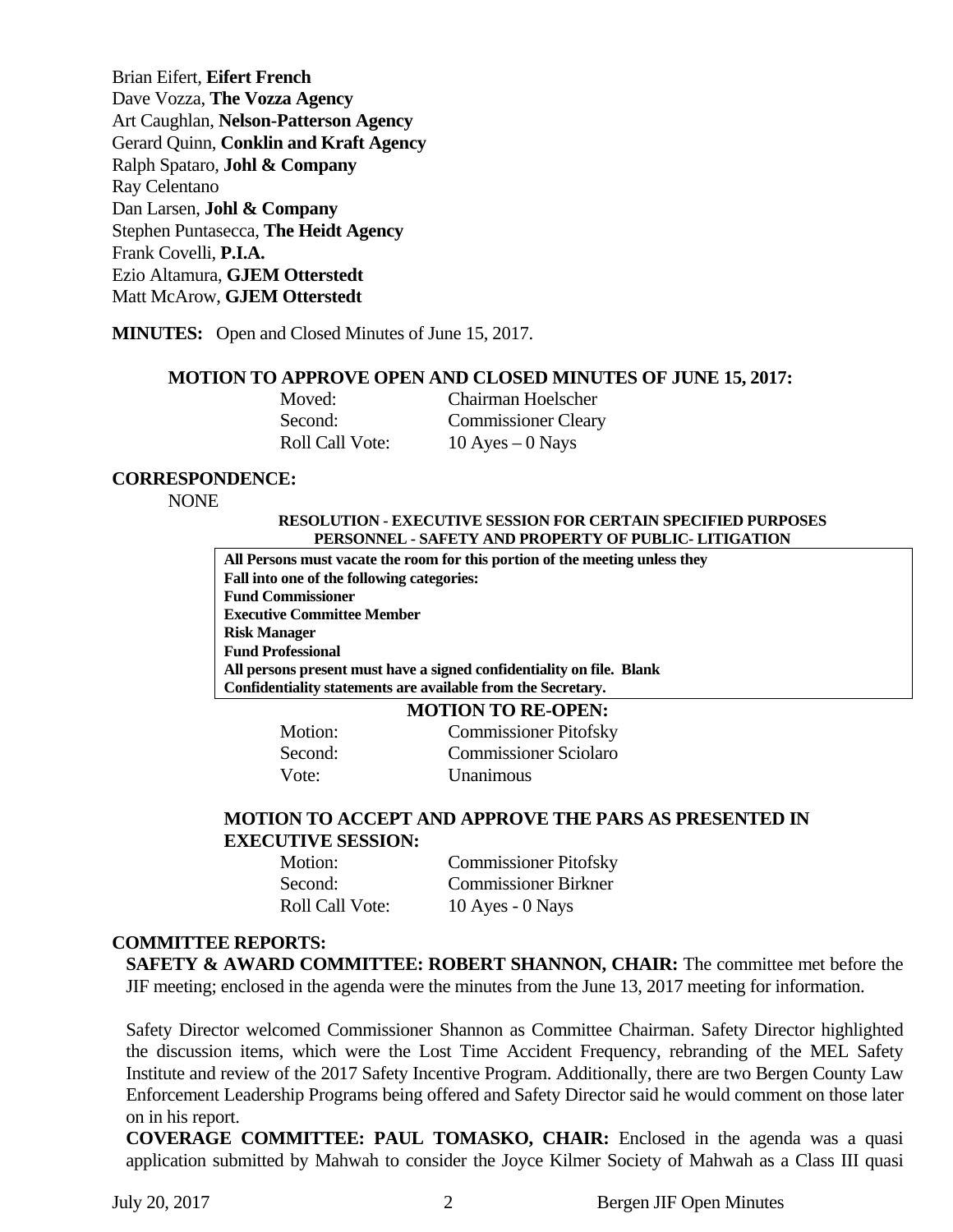entity. Commissioner Tomasko said the Coverage Committee reviewed the application via email and said there were no objections raised to provide coverage noting there is a one-time additional MEL assessment of \$125.

## **MOTION TO APPROVE THE JOYCE KILMER SOCIETY OF MAHWAH AS A CLASS III QUASI:**

| Motion:                | <b>Commissioner Tomasko</b>  |
|------------------------|------------------------------|
| Second:                | <b>Commissioner Hoffmann</b> |
| <b>Roll Call Vote:</b> | $10$ Ayes - $0$ Nays         |

**MANAGEMENT COMMITTEE: ROBERT SHANNON, CHAIR:** The committee met on June 27, 2017; enclosed in the agenda were the minutes for information.

Commissioner Shannon said the committee reviewed and recommended the release of the Requests for Qualifications (RFQs). The deadline to respond is July 21<sup>st</sup> at 2PM and a report will be provided at the next meeting.

Commissioner Shannon said the committee also reviewed a request by the Fund Treasurer regarding computer support which respect to monitoring software/patch updates. Pricing proposal was a seven-hour time block of \$1,225 (\$175 per hour) and \$10/month for email mailbox; the committee agreed to the request and made a recommendation to approve it.

## **MOTION TO ACCEPT THE RECOMMENDATIONS OF THE MANAGEMENT COMMITTEE:**

 Motion: Commissioner Shannon Second: Commissioner Tomasko Roll Call Vote: 10 Ayes - 0 Nays

## **EXECUTIVE DIRECTOR:**

**DUE DILIGENCE REPORTS:** Monthly reports submitted to the Executive Committee including monthly Financial Fast Track, Loss Ratio, Lost Time Accident Frequency, Investment Summary and Rate Comparison, Expected Loss Ratio by Town Report and the Claim Activity Report.

Executive Director reviewed the Financial Fast Track as of May 31, 2017 and said the fund's statutory surplus stands at \$3.7 million. Executive Director reviewed the Lost Time Accident Frequency as of May 31, 2017 and said the fund's rate is 1.31.

Executive Director said the MEL formed a Cyber Task Force and one of their initiatives was to develop minimum standards for cyber liability. Executive Director said each local joint insurance fund will be presented with the program to determine whether to participate or not; more information would be provided when available.

Executive Director said the MEL Underwriting Manager is still working with QBE on optional excess limits for members to purchase with respect to land use coverage, which is expected to be underwritten separately and pricing would be based on claims experience by member.

**SEWER BACKUP CLAIMS:** Executive Director reported there were no sewer backup claims to report for the 2<sup>nd</sup> Quarter of 2017; there was no action to take and this was provided for information only.

**MEMBERSHIP RENEWALS:** Executive Director said Upper Saddle River is scheduled to renew fund membership by January 1, 2018. Membership documents will be mailed following the meeting.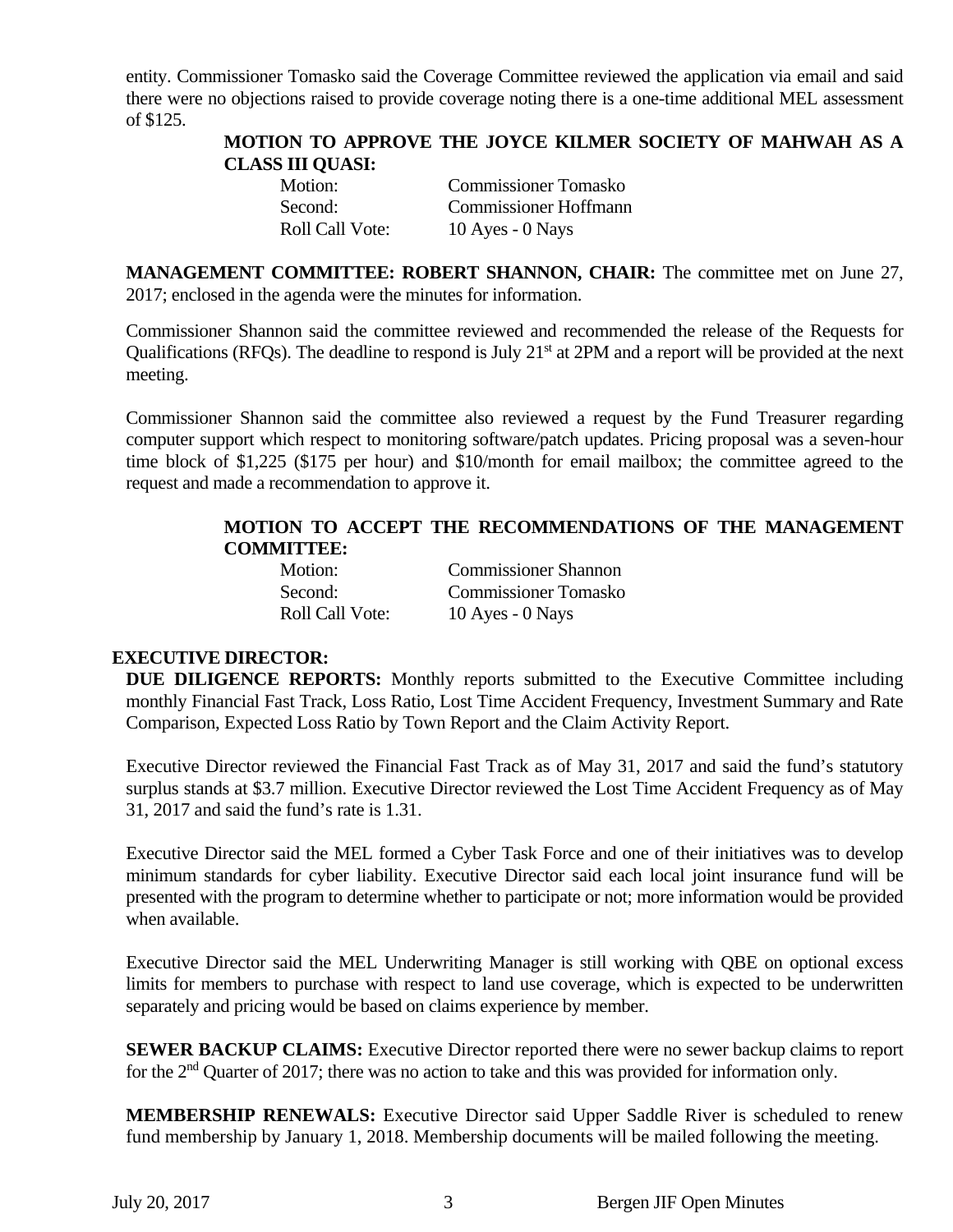2018 RENEWAL ONLINE UNDERWRITING DATABASE: On/about June 13<sup>th</sup> Fund Commissioners and Risk Managers received an email from Exigis RiskWorks notifying them the database is available for the 2018 underwriting renewal process. Executive Director said the deadline to complete, review and submit schedules is August 15, 2017.

**SAFETY EXPO:** The MEL is working with the New Jersey Utility Authorities Joint Insurance Fund (NJUA) to conduct its Annual Safety Expo which includes MEL member town's water & sewer employees. The next Safety Expo will be held on September 29<sup>th</sup> at the Camden County Emergency Services Training Center. Executive Director said registration information was sent via email to members in May.

**MEL 30TH ANNIVERSARY ARTICLE:** A recent edition of the New Jersey League of Municipalities magazine highlighted the 30th Anniversary of the MEL and included in the agenda was a copy of the article. The article pointed out the long history of the Fund and how much member municipalities have saved over the years.

**2016 AUDIT FILING:** Executive Director reported that PERMA filed the 2016 Year End Audit, Certification of the Audit adopted by the Executive Committee, Actuarial Valuation and Actuarial Certification with the Departments of Insurance and Community Affairs. In addition, the Synopsis of Audit was published in the Fund's official newspaper.

**AUGUST PAYMENTS:** Executive Director said the Fund is not scheduled to meet in August and it would be appropriate to authorize the Treasurer to process contracted expenses.

## **MOTION TO AUTHORIZE THE TREASURER TO PROCESS CONTRACTED EXPENSES DURING THE MONTH OF AUGUST:**

| Motion:                | <b>Commissioner Pitofsky</b>                      |
|------------------------|---------------------------------------------------|
| Second:                | <b>Commissioner Tomasko</b>                       |
| <b>Roll Call Vote:</b> | $10$ Ayes - $0$ Nays                              |
|                        | Executive Director's Report Made Part of Minutes. |

## **TREASURER:**

**REPORT:** The Treasurer Cash and Investments as of June 30, 2017 were distributed for information. Fund Treasurer reported the  $3<sup>rd</sup>$  quarter assessments are due by July  $31<sup>st</sup>$  and said in addition to the bills list in the agenda there was a supplemental bills list for July, which was distributed for information.

## **Approving Payments Of July 2017 Vouchers Resolution 21-17**

| <b>TOTAL 2016</b> | 10,062.00      |
|-------------------|----------------|
| <b>TOTAL 2017</b> | 1,616,486.08   |
| TOTALI            | \$1,626,548.08 |

## **Approving Payments Of July 2017 Supplemental Vouchers Resolution 22-17**

| <b>TOTAL 2017</b> | 25,000.00   |
|-------------------|-------------|
| TOTALI            | \$25,000.00 |

## **Confirmation Of June 2017 Claims Payments/Certification Of Claims Transfers:**

| 2013         | 14,874.14    |
|--------------|--------------|
| 2014         | 44,703.50    |
| 2015         | 74,943.77    |
| 2016         | 55,051.10    |
| 2017         | 232,935.05   |
| <b>TOTAL</b> | \$422,507.56 |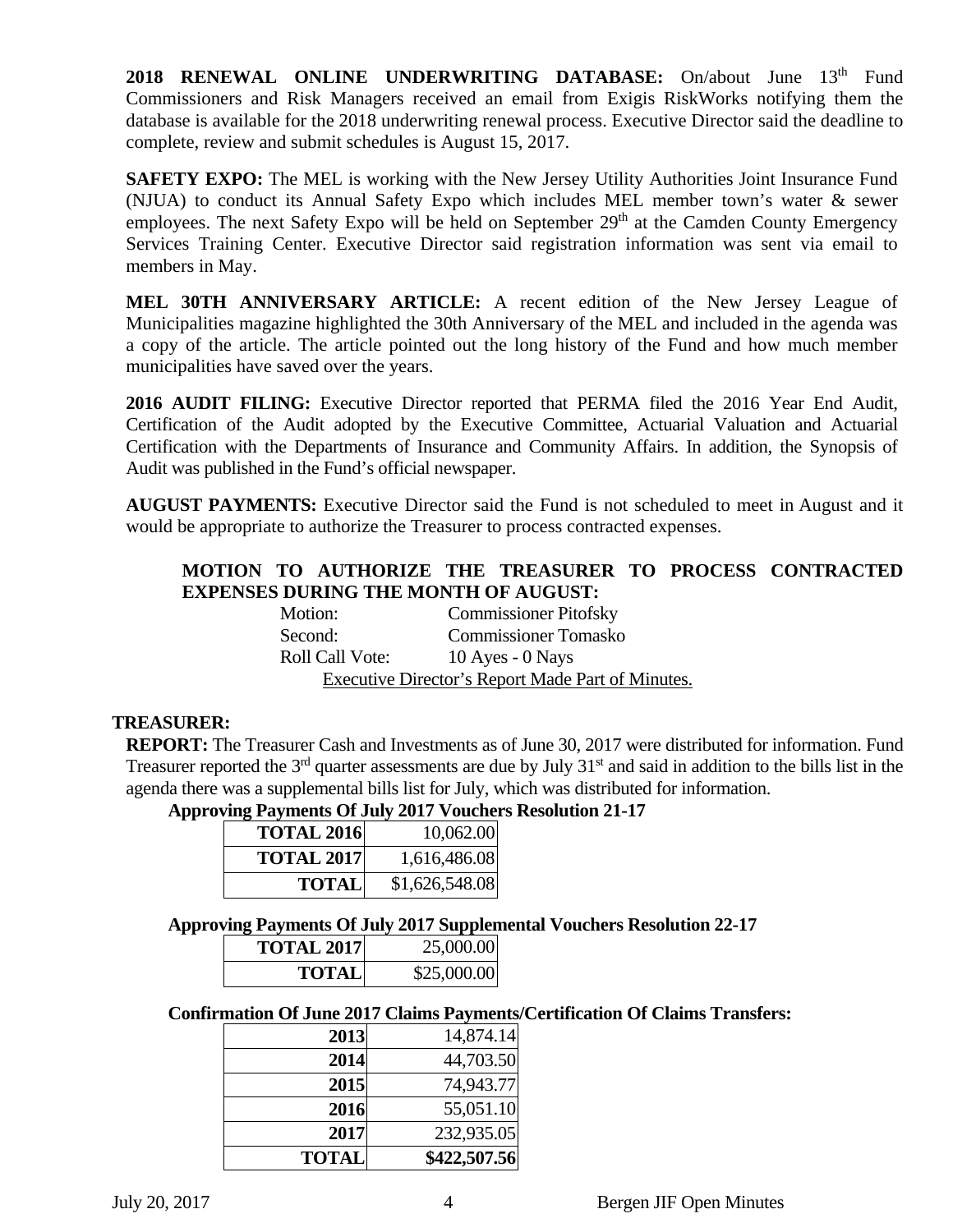## **MOTION TO APPROVE RESOLUTION 21-17 VOUCHER LIST FOR JULY 2017, RESOLUTION 22-17 SUPPLEMENTAL VOUCHER LIST FOR JULY 2017 AND APPROVE CERTIFICATION OF CLAIMS/CONFIRMATION OF CLAIM PAYMENTS FOR THE MONTH OF JUNE 2017:**

Motion: Commissioner Tomasko Second: Commissioner Sciolaro Vote:  $10 \text{ Ayes} - 0 \text{ Nays}$ Treasurer's Reports Made Part of Minutes.

#### **FUND ATTORNEY**:

**REPORT:** Fund Attorney said there was nothing to report for the month.

#### **UNDERWRITING MANAGER:**

**LIST OF CERTIFICATES ISSUED:** Included as part of the report was a List of Certificates issued for the period of 5/22/17 to 6/21/17.

Monthly Report Made Part of Minutes.

#### **SAFETY DIRECTOR:**

**REPORT:** Safety Director's report was included in the agenda for review. Report included June activities, upcoming MSI classes and Safety Director Bulletins that were issued.

**PUBLIC SAFETY PERSONNEL TRAINING SESSIONS:** Safety Director said the fund office received a request to reimburse attendance of qualified participants at training sessions geared towards Public Safety Personnel. Safety Director said the Executive Committee granted this request last year as well, which is as follows:

**Executive Leadership Program for Public Safety Personnel** – cost is \$1,500 per attendee and Bergen County Prosecutor will be paying half at \$750.

*The Fund would cover \$375 of attendance fee for a member's enrolled participant.* 

**Supervision of Law Enforcement Personnel** – cost is \$450 per section or \$900 for sections 1 & 2 and Bergen County Prosecutor will be paying half.

*The Fund would cover \$112.50 for a section or \$225 for sections 1 & 2* 

Commissioner Hoffmann inquired if a cap on reimbursement should be stipulated since there is possible attendance by all 38 members. In response, Executive Director said these trainings are restricted to specific positions and noted there is sufficient funding available in the budget under Miscellaneous Contingency.

#### **MOTION TO APPROVE THE APPROVE THE TRAINING REIMBURSEMENTS AS PRESENTED:**

Motion: Commissioner Preusch Second: Commissioner Pitofsky Vote:  $10 \text{ Ayes} - 0 \text{ Nays}$ Monthly Activity Report Made Part of Minutes.

## **MANAGED CARE:**

**REPORT:** Managed Care Provider reviewed the June report, which was included in the agenda. The report indicated a saving of 67% for the month and 61% since inception.

Monthly Activity Report Part of Minutes.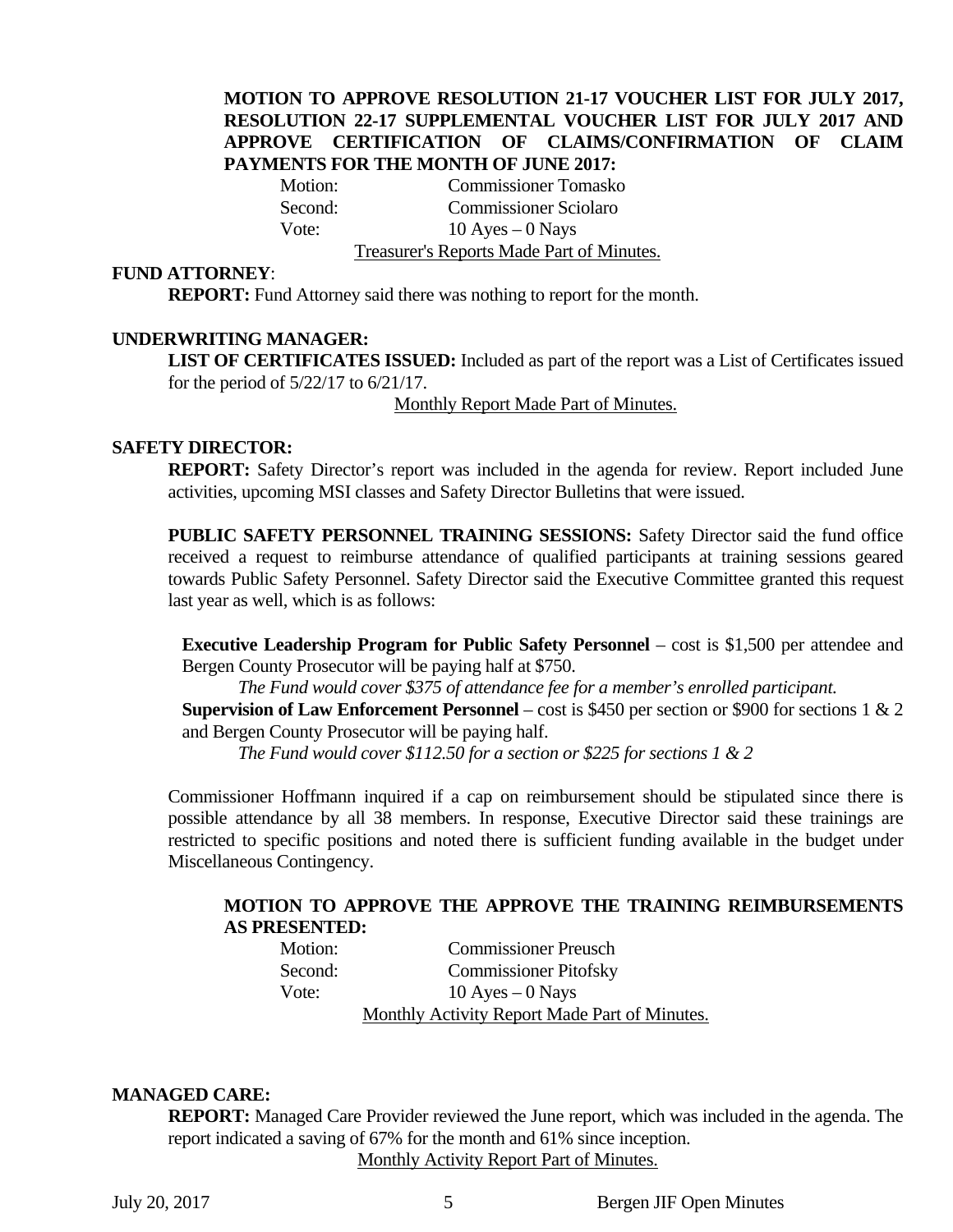## **CLAIMS:**

**REPORT:** Included in the agenda was a report of new case law pertaining to public entities. Monthly Activity Report Part of Minutes.

#### **OLD BUSINESS:**

NONE

## **NEW BUSINESS:**  NONE **PUBLIC COMMENT:**  NONE

## **MOTION TO ADJOURN:**

 Motioned: Commissioner Tomasko Second: Commissioner Pitofsky Vote: Unanimous

## **MEETING ADJOURNED: 6:03PM**

Nancy A. Ghani, Assisting Secretary For

#### **JOHN BIRKNER, SECRETARY**

Date Prepared: August 15, 2017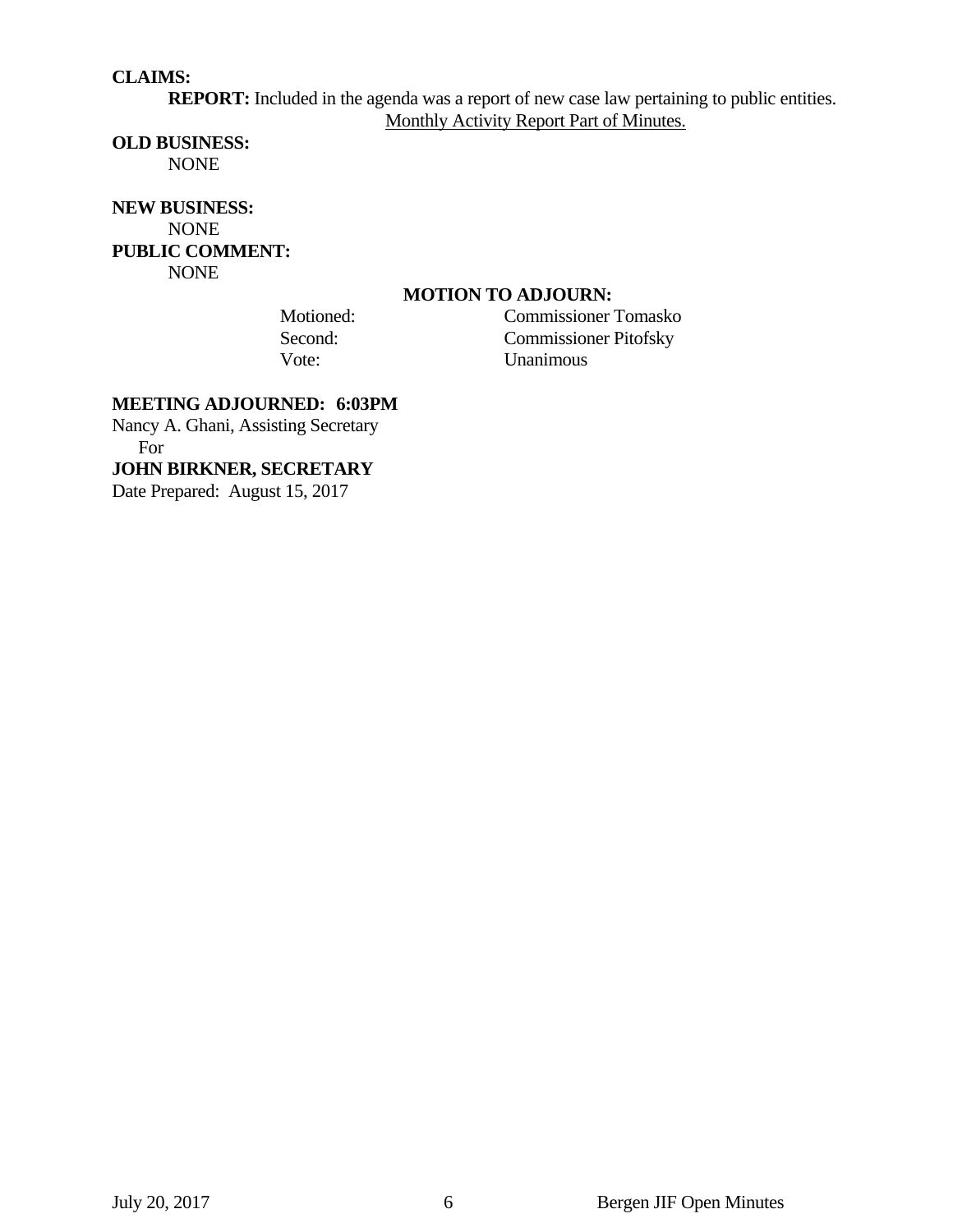# **BERGEN COUNTY MUNICIPAL JOINT INSURANCE FUND BILLS LIST**

#### **Resolution No. 21-17 JULY 2017**

 **WHEREAS,** the Treasurer has certified that funding is available to pay the following bills:

BE IT RESOLVED that the Bergen County Municipal Joint Insurance Fund's Executive Board, hereby authorizes the Fund treasurer to issue warrants in payment of the following claims; and

**FURTHER**, that this authorization shall be made a permanent part of the records of the Fund.

| <b>FUND YEAR 2016</b> |                                |                                                                    |                          |
|-----------------------|--------------------------------|--------------------------------------------------------------------|--------------------------|
| <b>Check Number</b>   | <b>Vendor Name</b>             | Comment                                                            | <b>Invoice Amount</b>    |
| 001406                |                                |                                                                    |                          |
| 001406                | LERCH, VINCI & HIGGINS, LLP    | AUDITOR FEE 5/31/2017 - FOR FY 2016                                | 10,062.00                |
|                       |                                |                                                                    | 10,062.00                |
|                       |                                | 10,062.00<br>Total Payments FY 2016                                |                          |
| <b>FUND YEAR 2017</b> |                                |                                                                    |                          |
| Check Number          | Vendor Name                    | Comment                                                            | <b>Invoice Amount</b>    |
| 001407                |                                |                                                                    |                          |
| 001407                | MUNICIPAL EXCESS LIABILITY JIF | FAITHFUL PERFORMANCE BOND 3RD QTR 2017                             | 3,950.14                 |
|                       |                                |                                                                    | 3,950.14                 |
| 001408                |                                |                                                                    |                          |
| 001408                | BERGEN RISK MANAGERS, INC.     | COST CONTAINMENT SERVICES - 07/2017                                | 35,225.26                |
|                       |                                |                                                                    | 35,225.26                |
| 001409                |                                |                                                                    |                          |
| 001409                | MUNICIPAL EXCESS LIABILITY JIF | MEL PROPERTY 3RD QTR 2017                                          | 287,853.96               |
| 001409                | MUNICIPAL EXCESS LIABILITY JIF | MEL 3RD QTR 2017                                                   | 690,802.91<br>978,656.87 |
| 001410                |                                |                                                                    |                          |
| 001410                | N.J. MUNICIPAL ENVIRONMENTAL   | <b>EJIF 2ND 2017</b>                                               | 214,009.63               |
|                       |                                |                                                                    | 214,009.63               |
| 001411                |                                |                                                                    |                          |
| 001411                | BERGEN RISK MANAGERS, INC.     | TPA FEE 07/2017                                                    | 28,614.63                |
| 001411                | BERGEN RISK MANAGERS, INC.     | CLAIMS - FROI REPORTS - 07/2017                                    | 1,445.91                 |
|                       |                                |                                                                    | 30,060.54                |
| 001412                |                                |                                                                    |                          |
| 001412                | JIF CLAIMS, L.L.C.             | LIABILITY CLAIMS ADMIN - 07/2017                                   | 30,497.92                |
|                       |                                |                                                                    | 30,497.92                |
| 001413<br>001413      | J.A. MONTGOMERY RISK CONTROL   | <b>LOSS CONTROL SERVICES - 07/2017</b>                             | 14,824.19                |
|                       |                                |                                                                    | 14,824.19                |
| 001414                |                                |                                                                    |                          |
| 001414                | PERMA RISK MANAGEMENT SERVICES | POSTAGE FEE 06/2017                                                | 30.53                    |
| 001414                | PERMA RISK MANAGEMENT SERVICES | <b>EXECUTIVE DIRECTOR FEE 07/2017</b>                              | 28,243.33                |
| 001414                |                                | PERMA RISK MANAGEMENT SERVICES REIMBURSE SAFETY COMM MTG 6/14/2017 | 153.84                   |
|                       |                                |                                                                    | 28,427.70                |
|                       |                                |                                                                    |                          |
| 001415                |                                |                                                                    |                          |
| 001415                | THE ACTUARIAL ADVANTAGE        | ACTUARIAL CONSULTING SERVICES - 07/2017                            | 4,317.00                 |
|                       |                                |                                                                    | 4,317.00                 |
| 001416<br>001416      | HUNTINGTON BAILEY, L.L.P.      | ATTORNEY FEE 07/2017                                               | 5,164.06                 |
|                       |                                |                                                                    | 5,164.06                 |
|                       |                                |                                                                    |                          |
| July 20, 2017         | 7                              | <b>Bergen JIF Open Minutes</b>                                     |                          |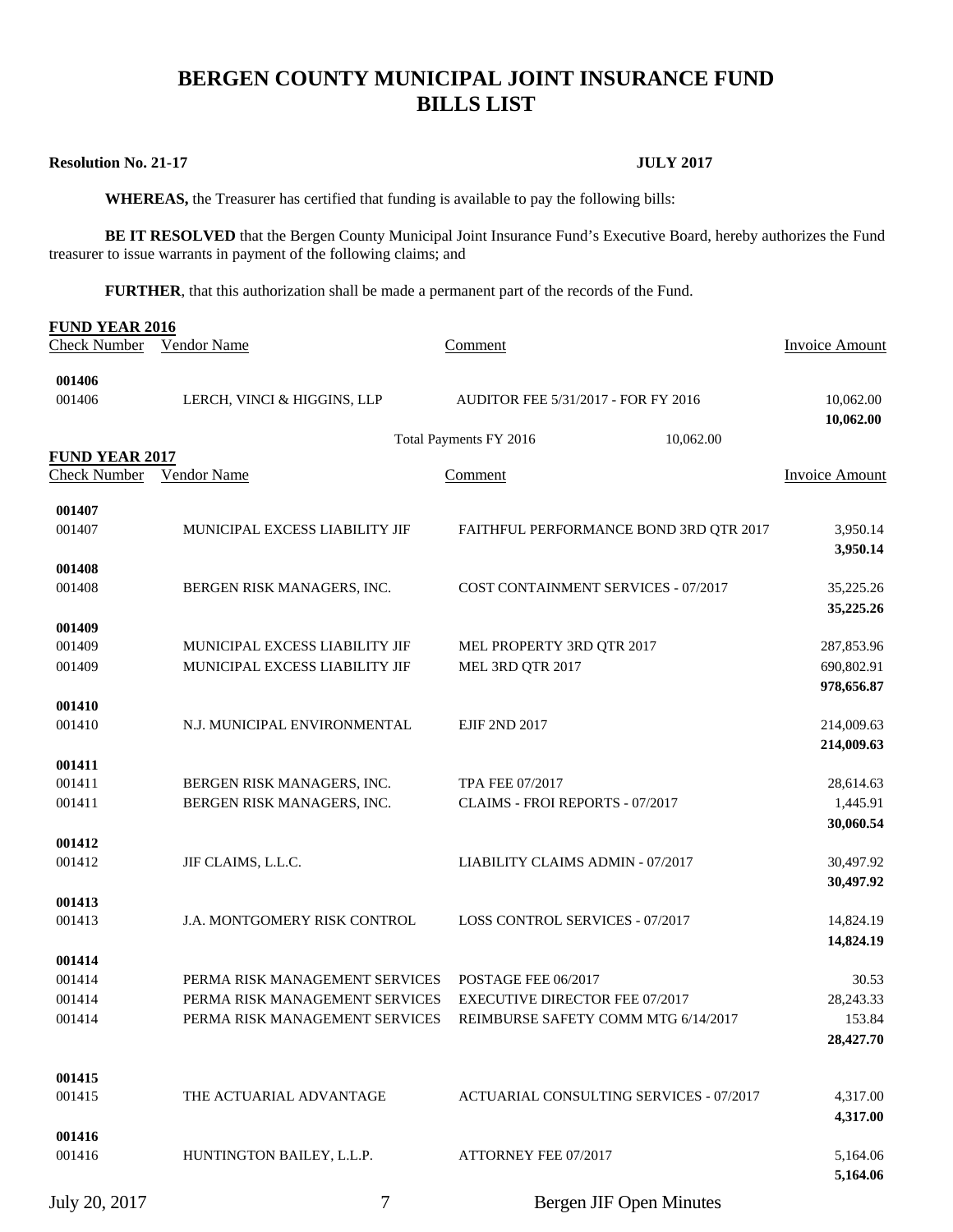| 001417           |                                     |                                        |                      |
|------------------|-------------------------------------|----------------------------------------|----------------------|
| 001417           | <b>ALAN NEGREANN</b>                | TREASURER FEE 06/2017                  | 2,377.00<br>2,377.00 |
| 001418           |                                     |                                        |                      |
| 001418           | <b>CONNER STRONG &amp; BUCKELEW</b> | UNDERWRITING MANAGER FEE 07/2017       | 1,435.83<br>1,435.83 |
| 001419           |                                     |                                        |                      |
| 001419           | MUNICIPAL EXCESS LIABILITY JIF      | MSI 3RD QTR 2017                       | 18,123.07            |
|                  |                                     |                                        | 18,123.07            |
| 001420<br>001420 | TROPHY KING OF PARSIPPANY           | ROSEWOOD GAVEL W/ENGRAVING 6/14/17     | 80.00                |
|                  |                                     |                                        | 80.00                |
| 001421           |                                     |                                        |                      |
| 001421           | NEWTECH SERVICES, INC.              | MONTHLY WEBSITE MAINTENANCE/HOSTNG     | 75.00                |
|                  |                                     | 7/17                                   |                      |
|                  |                                     |                                        | 75.00                |
| 001422           |                                     |                                        |                      |
| 001422           | EIFERT, FRENCH & CO., INC.          | RMC FEE 3RD QTR 2017 - TENAFLY         | 11,159.68            |
| 001422           | EIFERT, FRENCH & CO., INC.          | RMC FEE 3RD QTR 2017 - RIVER VALE      | 5,644.32             |
| 001422           | EIFERT, FRENCH & CO., INC.          | RMC FEE 3RD QTR 2017 - ALPINE          | 2,066.92             |
| 001422           | EIFERT, FRENCH & CO., INC.          | RMC FEE 3RD QTR 2017 - HARRINGTON PARK | 3,177.20             |
|                  |                                     |                                        | 22,048.12            |
| 001423           |                                     |                                        |                      |
| 001423           | ALLSTATE INFORMATION MANAGEMNT      | ACCT: 408 - ACT & STOR - 5/31/2017     | 63.36<br>63.36       |
| 001424           |                                     |                                        |                      |
| 001424           | RUSSO & ASSOCIATES LLC              | <b>INTERNAL AUDITOR FEE 6/28/17</b>    | 10,194.94            |
|                  |                                     |                                        | 10,194.94            |
| 001425           |                                     |                                        |                      |
| 001425           | <b>CONKLIN &amp; KRAFT AGENCY</b>   | RMC FEE 3RD QTR 2017 - LEONIA          | 3,709.50             |
| 001425           | <b>CONKLIN &amp; KRAFT AGENCY</b>   | RMC FEE 3RD QTR 2017 - ORADELL         | 5,599.84             |
|                  |                                     |                                        | 9,309.34             |
| 001426           |                                     |                                        |                      |
| 001426           | RAYMOND A. CELENTAINO               | RMC FEE 3RD QTR D017 - WALDWICK        | 5,738.05<br>5,738.05 |
| 001427           |                                     |                                        |                      |
| 001427           | <b>VIC FADINI</b>                   | RMC FEE 3RD QTR 2017 - WASHINGTON TWP  | 5,346.32             |
| 001427           | <b>VIC FADINI</b>                   | RMC FEE 3RD QTR 2017 - NORWOOD         | 3,236.51             |
|                  |                                     |                                        | 8,582.83             |
| 001428           |                                     |                                        |                      |
| 001428           | GJEM INSURANCE AGENCY, INC.         | RMC FEE 3RD QTR 2017 - RIVER EDGE      | 6,048.89             |
| 001428           | GJEM INSURANCE AGENCY, INC.         | RMC FEE 3RD QTR 2017 - BERGENFIELD     | 13,986.87            |
|                  |                                     |                                        | 20,035.76            |
| 001429           |                                     |                                        |                      |
| 001429           | OTTERSTEDT INS AGENCY, INC.         | RMC FEE 3RD QTR D017 - NORTHVALE       | 3,864.16             |
|                  |                                     |                                        | 3,864.16             |
| 001430           |                                     |                                        |                      |
| 001430           | REGIONAL RISK MANAGERS, LLC         | RMC FEE 3RD QTR D017 - OLD TAPPAN BORO | 3,545.71             |
|                  |                                     |                                        | 3,545.71             |
| 001431           |                                     |                                        |                      |
| 001431           | TRINITY BROKERAGE INC.              | RMC FEE 3RD QTR D017 - CLOSTER         | 5,578.36<br>5,578.36 |
|                  |                                     |                                        |                      |